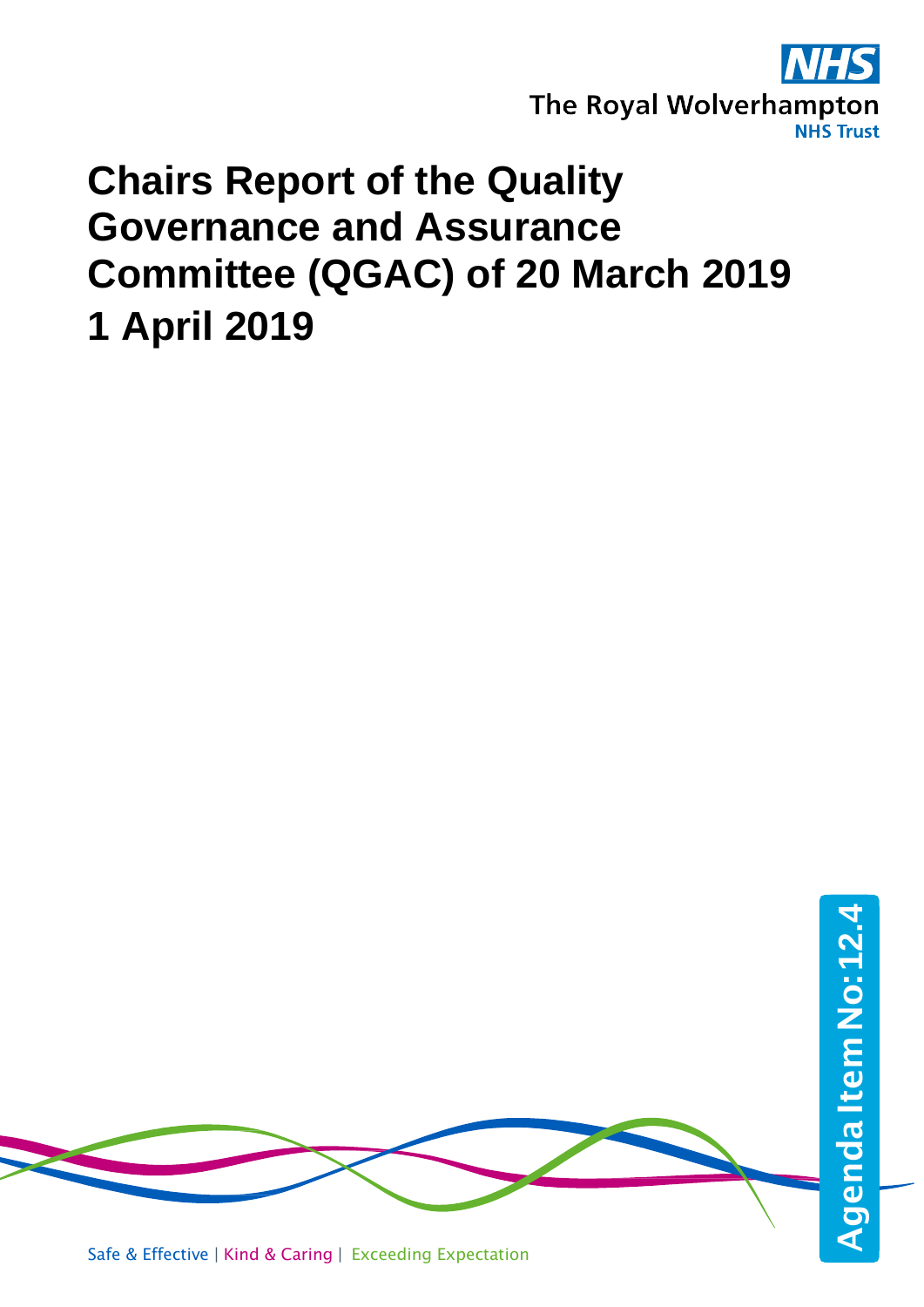## **CHAIRMAN'S SUMMARY REPORT**

## *This summary sheet is for completion by the Chair of any committee/group to accompany the minutes required by a trust level committee.*

| <b>Name of Committee/Group:</b>                                                                                                         | <b>Quality Governance Assurance Committee</b>                                                                                                                                                                                                                                                                                                                                                                                                                                                                                                                                                                                                                                                                                                                                                                                                                                                |
|-----------------------------------------------------------------------------------------------------------------------------------------|----------------------------------------------------------------------------------------------------------------------------------------------------------------------------------------------------------------------------------------------------------------------------------------------------------------------------------------------------------------------------------------------------------------------------------------------------------------------------------------------------------------------------------------------------------------------------------------------------------------------------------------------------------------------------------------------------------------------------------------------------------------------------------------------------------------------------------------------------------------------------------------------|
| <b>Report From:</b>                                                                                                                     | Rosi Edwards - Chairperson                                                                                                                                                                                                                                                                                                                                                                                                                                                                                                                                                                                                                                                                                                                                                                                                                                                                   |
| Date:                                                                                                                                   | March 2019                                                                                                                                                                                                                                                                                                                                                                                                                                                                                                                                                                                                                                                                                                                                                                                                                                                                                   |
| <b>Action Required by receiving</b><br>committee/group:                                                                                 | $\sqrt{}$ For Information<br>$\Box$ Decision<br>$\Box$ Other                                                                                                                                                                                                                                                                                                                                                                                                                                                                                                                                                                                                                                                                                                                                                                                                                                 |
|                                                                                                                                         |                                                                                                                                                                                                                                                                                                                                                                                                                                                                                                                                                                                                                                                                                                                                                                                                                                                                                              |
| <b>Aims of Committee:</b><br>Bullet point aims of the reporting<br>committee (from Terms of<br>Reference)                               | To review and oversee the management of risk across the Trust.                                                                                                                                                                                                                                                                                                                                                                                                                                                                                                                                                                                                                                                                                                                                                                                                                               |
| <b>Drivers:</b><br>Are there any links with Care Quality<br>Commission/Health &<br>Safety/NHSLA/Trust Policy/Patient<br>Experience etc. | To receive reports, reviewing and ensuring compliance with national,<br>regional and local standards to ensure high quality service provision<br>and to ensure compliance with regulatory authorities.                                                                                                                                                                                                                                                                                                                                                                                                                                                                                                                                                                                                                                                                                       |
| <b>Main Discussion/Action Points:</b>                                                                                                   |                                                                                                                                                                                                                                                                                                                                                                                                                                                                                                                                                                                                                                                                                                                                                                                                                                                                                              |
| Bullet point the main areas of<br>discussion<br>held<br>at<br>the<br>which<br>committee/group<br>meeting<br>need to be highlighted      | <b>QGAC Chair's report March 2019</b><br><b>Advise</b><br>BAF: QGAC discussed the updated BAF and noted that F&P in considering<br>the two risks they oversee, SR8 and SR9, would like the board to reflect on<br>how it is managing risks that have been red a long time and whose target is a<br>(lower) red, and whether mitigation measures are sufficient. To clarify what<br>these are and how they are progressing, F&P have asked that the controls<br>and mitigations are made more specific, eg breaking CM 6 'pay and Agency<br>spend" into component parts.<br>SR12: new positive assurance PA11: QGAC agreed that the commissioning<br>and receipt of an external expert's report was a positive assurance but that<br>issues raised in the report requiring action should feature in the negative<br>assurances.<br>Revised TOR were agreed and will go to the Board in April. |
|                                                                                                                                         | <b>Assurance</b><br><b>Organ Donation Group</b><br>For a 6 month period 01/08/2018 - 31/01/2019 the Trust has achieved 100%<br>referral rate for suitable deceased brain and cardiac death donors, with 3<br>DBD donors having 12 organs retrieved and transplanted in 12 recipients,<br>and 5 DCD donors having 9 organs retrieved being successfully transplanted<br>in 9 recipients. These are the best figures for RWT to date. This performance<br>is recognised nationally and the Trust is the only one in the Midlands region<br>achieving 100% referral rate.                                                                                                                                                                                                                                                                                                                       |
|                                                                                                                                         | This excellent performance is result of the leadership and team working                                                                                                                                                                                                                                                                                                                                                                                                                                                                                                                                                                                                                                                                                                                                                                                                                      |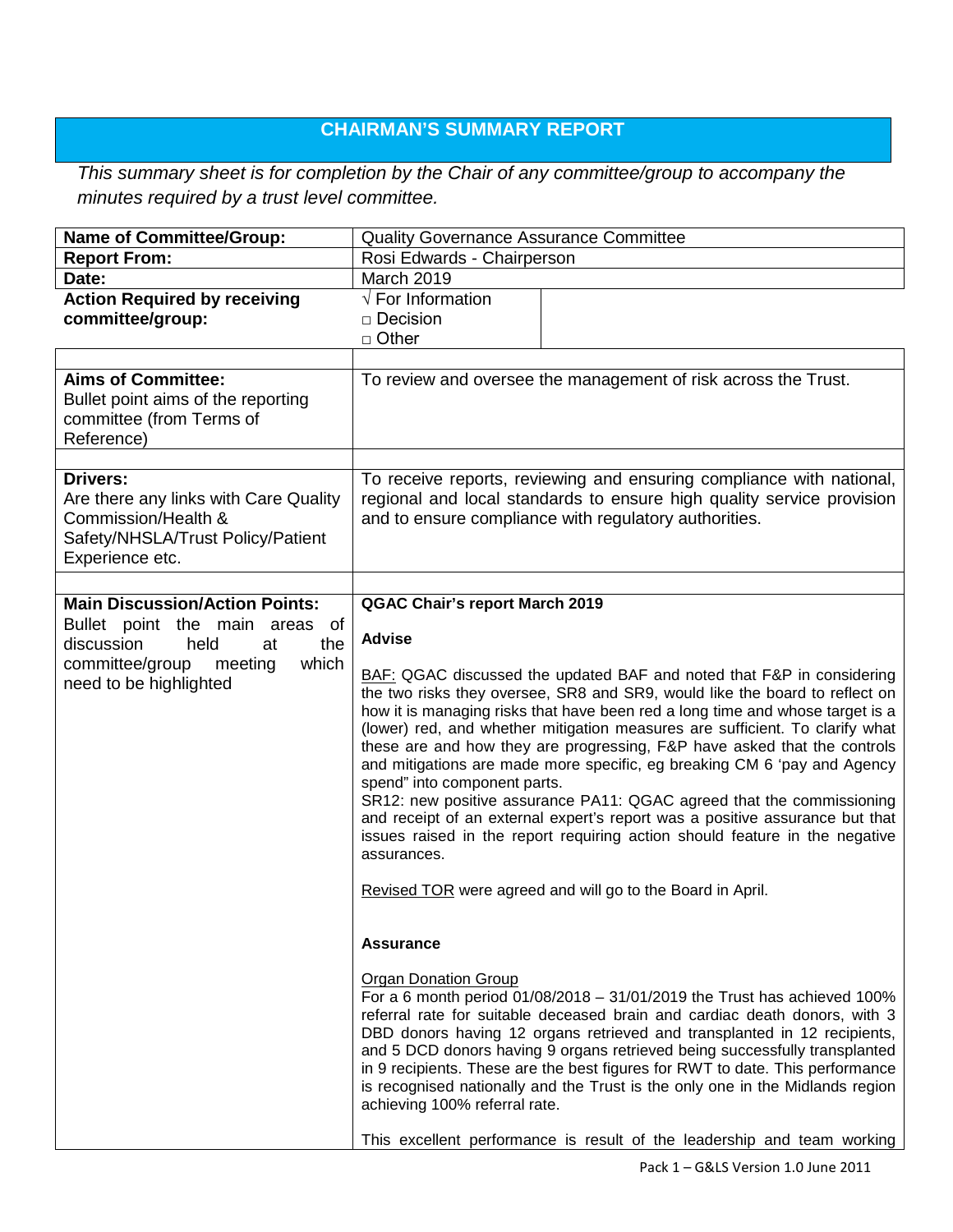| within the organ donation group and is excellent news for the recipients and<br>the transplant programme.                                                                                                                                                                                                                                                                                                                                                                                                                                                                                                                                                                                                                                                     |
|---------------------------------------------------------------------------------------------------------------------------------------------------------------------------------------------------------------------------------------------------------------------------------------------------------------------------------------------------------------------------------------------------------------------------------------------------------------------------------------------------------------------------------------------------------------------------------------------------------------------------------------------------------------------------------------------------------------------------------------------------------------|
| <b>Partial Assurance</b>                                                                                                                                                                                                                                                                                                                                                                                                                                                                                                                                                                                                                                                                                                                                      |
| Clinical Audit: QGAC considered that while the Trust are able to demonstrate<br>good systems to manage the programme of clinical audit, systems to identify<br>audits which reveal practices and standards which could impact on strategic<br>objectives (eg being in top 25% of performance) are not in place. This means<br>that QGAC are not able to look at the implications of audit findings for quality<br>of care on a prioritised basis. Governance to consider in discussion with<br>Clinical Audit lead what might be done to identify such audits.                                                                                                                                                                                                |
| Mortality: QGAC received two reports, an update and a summary report and<br>reviewed BAF risk SR12.<br>The Medical Examiner role is going well and families seem to have welcomed<br>being contacted by them.<br>With the two Sepsis Nurses in place, actions including triage and training are                                                                                                                                                                                                                                                                                                                                                                                                                                                               |
| progressing.<br>Mortality case note reviews presented to MRG in February and March for 1)<br>Influenza and 2) Fluid and Electrolyte Disorder revealed high co-morbidities<br>and no avoidable deaths. In the case of 2), 35% could have had a more<br>appropriate diagnosis.                                                                                                                                                                                                                                                                                                                                                                                                                                                                                  |
| Clinical pathway reviews being undertaken for diagnoses with high SHMI<br>scores - including Cardio vascular disease, Acute Kidney Disease,<br>Pneumonia and Sepsis, and a review of the care received from arrival in ED.                                                                                                                                                                                                                                                                                                                                                                                                                                                                                                                                    |
| Linked to this, and the Silverman Report, QGAC have asked for reports on<br>Sepsis and on Stroke Services for future meetings.                                                                                                                                                                                                                                                                                                                                                                                                                                                                                                                                                                                                                                |
| Cancer performance: was discussed in detail at F&P, who received the latest<br>action plan. Involvement by the Intensive Support team continues. Breast 14<br>day wait symptomatic referrals is 23.81%. This means in practice waits of 16-<br>18 days. To divert staff from eg surgery to get back within the 14 day<br>standard could affect the rest of the pathway including 62 day standard. The<br>impact of this decision will be audited. Referrals have continued at a far<br>higher level, and that appears to be a national phenomenon. The proportion<br>of diagnoses is unchanged, indicating that these were valid referrals and that<br>greater capacity is needed. The team have worked every Saturday since<br>December to deal with demand. |
| Caesarian Section Audit: QGAC received a report of an audit into caesarian<br>section rates, looking at 687 cases between 1/5 and 30/11 2018. While RWT<br>is not an outlier for caesarian section rates in total, its average emergency C-<br>section rate is 17.7% compared with (new, raised) national average of 16%.<br>The report proposes a number of recommendations, including an annual<br>audit of C-section rates. QGAC asked if further work could be done to look at<br>class, age, health of mothers, and this will be done in a 2019/20 audit. QGAC<br>also asked if the impact of full participation on an RWT pathway could be<br>included in the audit.                                                                                    |
| Patient Experience Q3 Report to COG: The national maternity survey 2018<br>published 29/01/2019 saw a total of 353 questionnaires returned (response<br>rate 35%). RWT scored in the top 20% of Trusts nationally for one question<br>and in the bottom 20% of Trusts for 22 questions. The more recent local<br>maternity survey was generally positive for the 16 questions answered<br>$(N=52)$ .<br>Further analysis of this information is being undertaken within the obstetric                                                                                                                                                                                                                                                                         |